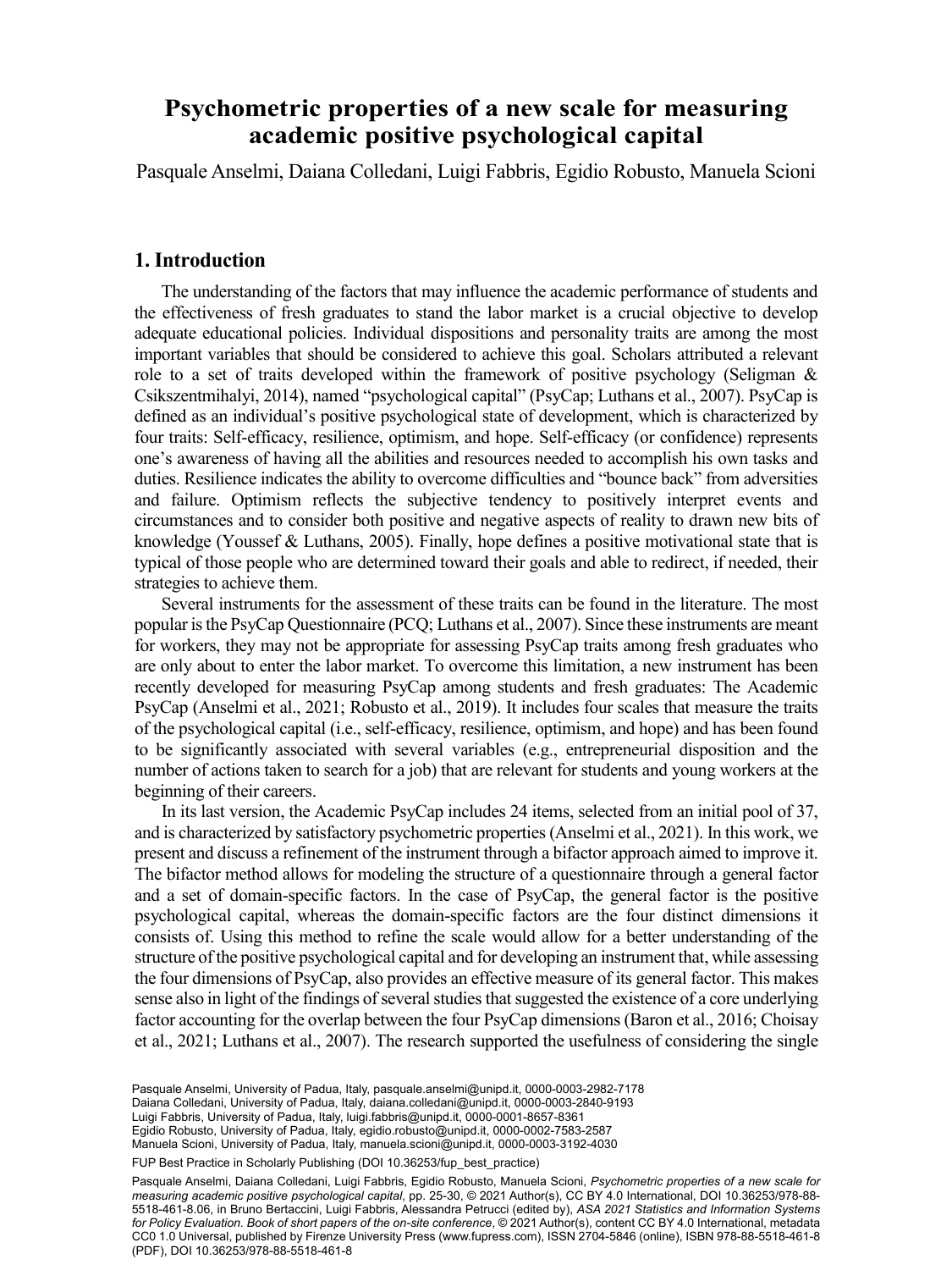PsyCap components but also showed that they often act synergistically and that a broader construct may be more effective than the distinct components in predicting individuals' attitudes and performances (Baron et al., 2016; Dawkins et al., 2013; Luthans et al., 2007, 2016).

### **2. Method**

#### **Participants**

A sample of 1,603 fresh graduates (Males 38.5%, Mean age =  $24.44$ , SD = 4.36), recruited in the context of the PETERE project, took part in the study. All participants were surveyed within one month after graduation at the University of Padua. The survey was administered via a CAWI (Computer-Assisted Web-based Interviewing) system. Students from medicine and nursing courses were not included in the sample.

#### **Measures**

The original pool of 37 items was used to measure the four facets of PsyCap: resilience (11 items), self-efficacy (9 items), optimism (9 items), and hope (8 items). All items were scored on a four-point Likert scale (from 1 "Completely disagree" to 4 "Completely agree").

#### **Analytic approach**

A bifactor Exploratory Factor Analysis (EFA) was run on the 37 items. Relying on the results of this model and the investigation of item content, 20 items (five for each dimension) were selected to compose the new Academic PsyCap. Thus, starting from the original full item pool, a new version of the scale was obtained that was based on a bifactor approach. This new scale differed from that developed by Anselmi et al. (2021) with a different (non-bifactor) approach.

The factor structure of the resulting scale was investigated through confirmatory factor analysis (CFA). Three models were tested and compared: a one-factor model, a correlated fourfactor model, and a bifactor model. In the first model, all the 20 items of the scale were loaded on a single dimension (PsyCap). In the second model, four different and correlated factors were defined (i.e., self-efficacy, resilience, optimism, and hope), each consisting of five items. Finally, a bifactor model was run that included one general factor (i.e., positive psychological capital) measured by all the 20 items of the scale, and four domain-specific factors (i.e., selfefficacy, resilience, optimism, and hope), each measured by five items.

All models were run using Mplus7 (Muthén & Muthén, 2012), and the WLSMV estimator (weighted least squares mean and variance-adjusted; Muthén & Muthén, 2012), which is recommended for categorical observed data (e.g., Flora & Curran, 2004; Brown, 2006). The goodness-of-fit of the three models was evaluated using several fit indices:  $\chi^2$ , Comparative Fit Index (CFI), Standardized Root Mean Square Residual (SRMR), and Root Mean Square Error of Approximation (RMSEA). A non-significant  $\chi^2$  ( $p \ge .05$ ) suggests adequate fit. Since this statistic is sensitive to sample size, other fit measures were also considered. CFI indices close to .90 (over .95 for excellent fit), SRMR values less than .08, and RMSEA smaller than .06 (.06 to .08 for reasonable fit) are indicative of a good model fit (Marsh et al., 2004). To compare these competing factor structures, the Akaike Information Criterion (AIC; Akaike, 1974) was considered. To this aim, following Olatunji et al. (2019) and Rhemtulla et al. (2012), the 4 point Likert scale data were temporarily treated as continuous and the Robust Maximum Likelihood estimator (Muthén & Muthén, 2012) was used. Concerning AIC, smaller values are indicative of a better fit. Relative differences were considered meaningful if models differed in AIC (∆AIC) by 10 or more (Burnham et al., 2011). Concerning the bifactor model, a series of indices were also considered, namely the Explained Common Variance (ECV; Sijtsma, 2009; Ten Berge and Sočan, 2004), and McDonald's coefficients (1999) omega (ω) and hierarchical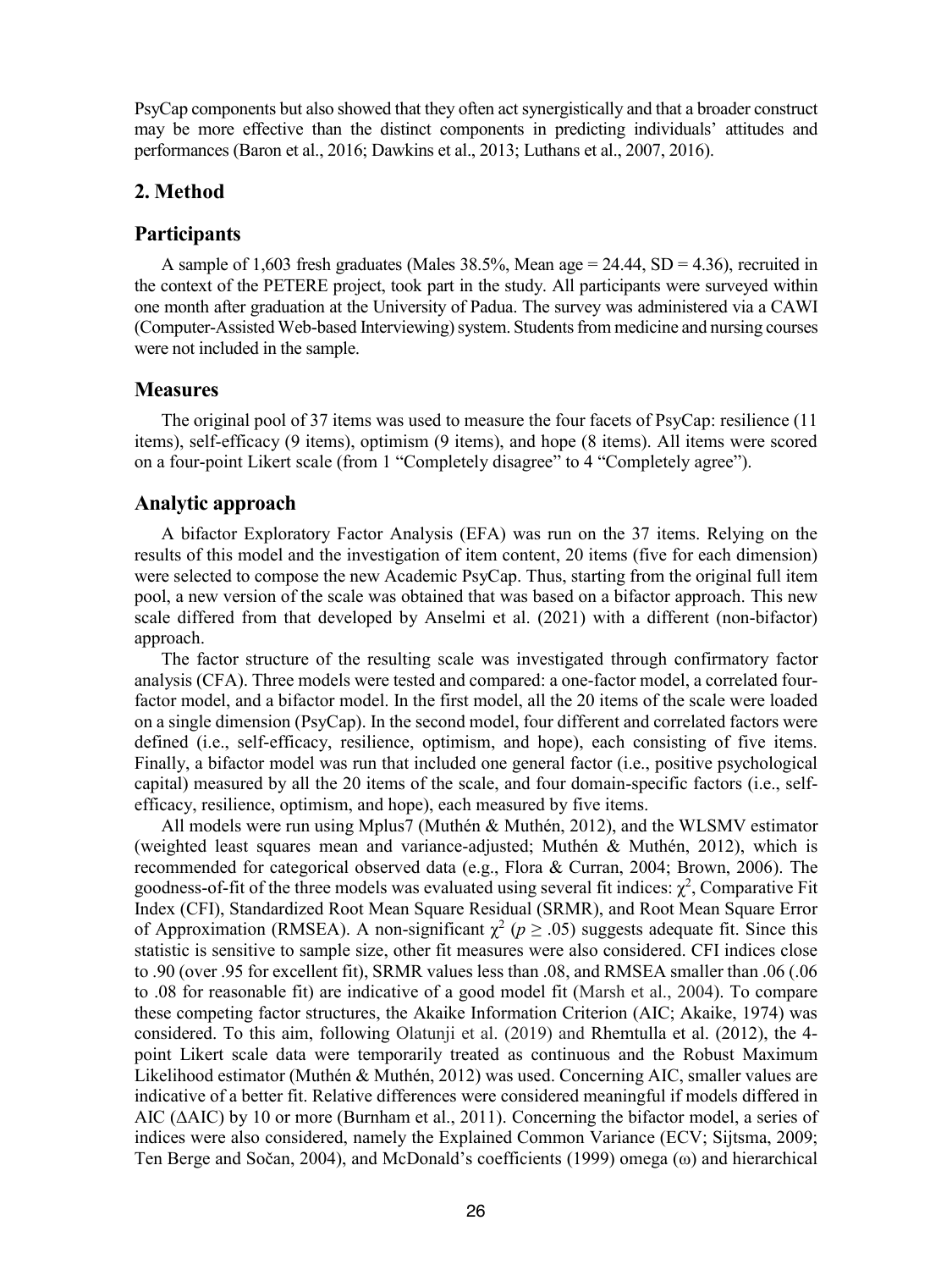omega (ωh). The ECV represents the ratio of the common variance explained by the general factor to the total common variance (Reise, Bonifay et al., 2013; Reise, Scheines et al., 2013; Rodriguez et al., 2016). High values (.70 to .80) indicate that the factor loadings obtained from a unidimensional model well approximate those on the general factor obtained from the bifactor solution, and suggest that the scale is substantially one-dimensional (Rodriguez et al., 2016). McDonald's (1999) ω and ωh are factor-analytic "model-based" estimates of internal consistency. The former represents the proportion of variance of the scores that can be attributed to all sources of variance (i.e., general and domain-specific factors), whereas the latter quantifies the amount of variance that is accounted for by the general factor (Revelle  $&$  Zinbarg, 2009; Zinbarg et al., 2005, 2007). Both  $\omega$  and  $\omega$ h were computed for the general factor. Conversely, ω was also computed for the domain-specific factors. For this coefficient, values close to or greater than .70 are satisfactory. Concerning ωh, values larger than .75-.80 indicate that a factor can be interpreted as the measure of a single construct despite multidimensionality (Reise, Bonifay et al., 2013; Reise, Scheines et al., 2013).

The invariance of the scale across males and females and across bachelor and master graduates was tested through Multiple-Group Confirmatory Factor Analysis (MG-CFA). In the first step, the model was simultaneously fitted to the specific subsamples (males and females; bachelor and master graduates) to test configural invariance (i.e., the same pattern of fixed and free factor loadings were specified across groups). Subsequently, a series of constrained models were tested and compared to evaluate scalar (i.e., invariance of both factor loadings and item thresholds) and strict invariance (i.e., invariance of factor loadings, item thresholds, and residual variances). The test of change in CFI (ΔCFI) was used to compare nested models. Invariance was indicated by ΔCFI values lower than or equal to |.01| (Cheung & Rensvold, 2002).

### **3. Results**

Table 1 shows the factor loadings of the three models that were run on the 20 items selected by applying the bifactor EFA, whereas Table 2 shows the fit indices of these models. The onefactor model did not fit the data, while the other two models obtained a better fit. In the fourfactor model, consistently with theoretical expectations, all items showed meaningful loadings on the intended dimensions (*λ*s from .505 to .887, *p*s ≤ .001), even though correlations between factors were large ( $r$ s = from .580 to .985,  $p$ s  $\leq$  .001). With regard to the bifactor model, all items significantly loaded on the general factor ( $\lambda$ s = from .328 to .799,  $p_s \le 0.001$ ) and on the relative domain-specific factors (*λ*s from .095 to .705, *p*s ≤ .05). The inspection of ΔAICs indicated that the bifactor model was superior compared with the other two models (ΔAIC between the one-factor and correlated four-factor models =  $1892.64$ ;  $\triangle$ AIC between the onefactor and bifactor models = 2462.13, and ΔAIC between the correlated four-factor and bifactor models = 569.49). Moreover, given the high correlations between the latent factors in the correlated four-factor model, the bifactor solution seems to be the most suitable option to represent the structure of the scale.

In the bifactor model, the ECV of the general factor was .67, indicating that the scale should be intended as multidimensional. However, the value of the ωh coefficient was high (.86), and this suggests that, despite multidimensionality, the general factor could be interpreted as the measure of a single common construct (Reise, Bonifay et al., 2013; Reise, Scheines et al., 2013).

With regard to internal consistency, ω coefficients were satisfactory for both the general and domain-specific factors (ωs = .95, .88, .90, .83, and .81 for general, self-efficacy, optimism, resilience, and hope factors, respectively).

The invariance of the bifactor model was tested across males and females and across bachelor and master graduates. The results are reported in Table 3. All models reached a successful fit in all samples and the value of the ΔCFI supported the considered levels of invariance.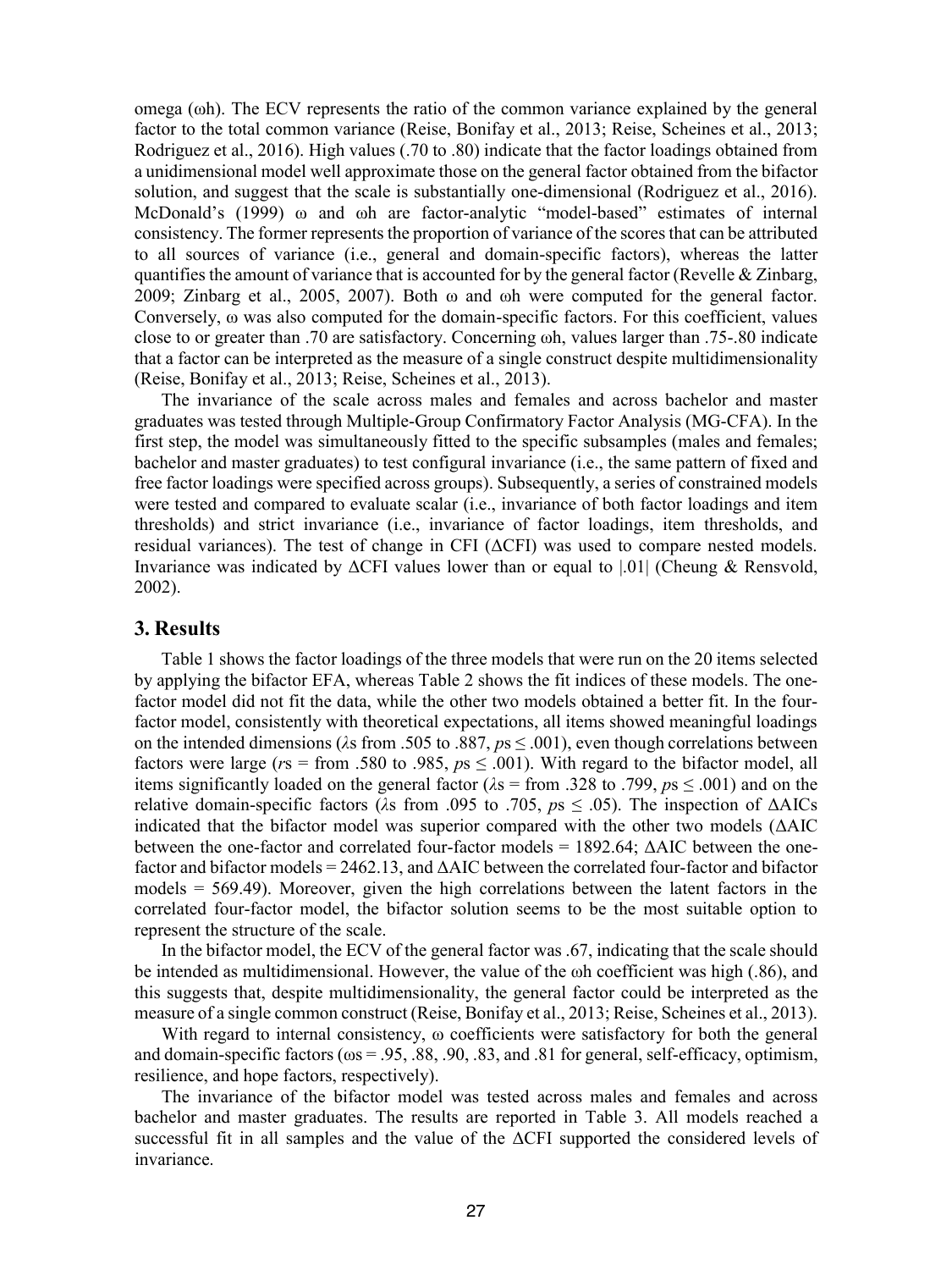### **4. Discussion and conclusion**

In this work, a 20-item version of the Academic PsyCap was developed adopting a bifactor approach. The resulting scale was found to adequately assess the four dimensions of selfefficacy, resilience, optimism, and hope, as well as to appropriately define a general factor of psychological capital. In the bifactor model, both the domain-specific and the general factors showed adequate internal consistency and factorial validity.

The results of this work are in line with the literature that indicates that PsyCap components often act synergistically as a broader construct that may be more effective than the distinct components in predicting individual's attitudes and performances (Baron et al., 2016; Luthans et al., 2007; see Dawkins et al., 2013; Luthans et al., 2016).

Future studies are advocated to explore the relationships of the Academic PsyCap scales with indicators of students' and fresh graduates' achievements.

|               |                                                                                                                                                                   |                                                                | <b>Bifactor Model</b>          |                                         |                         |
|---------------|-------------------------------------------------------------------------------------------------------------------------------------------------------------------|----------------------------------------------------------------|--------------------------------|-----------------------------------------|-------------------------|
|               | Items                                                                                                                                                             | Genera<br>l factor                                             | Domain-<br>specific<br>factors | Four-<br>correlated<br>-factor<br>model | One-<br>factor<br>model |
|               | Usually, when I face a problem, I am able to identify different<br>solutions.                                                                                     | .588                                                           | .437                           | .696                                    | .632                    |
| Self-efficacy | I have the resources to handle even unforeseen situations.                                                                                                        | .625                                                           | .309                           | .705                                    | .636                    |
|               | If I were in a difficult situation I would be able to find a way out.                                                                                             | .663                                                           | .322                           | .746                                    | .68                     |
|               | In difficult situations, I feel effective in finding a way out.                                                                                                   | .799                                                           | .299                           | .887                                    | .801                    |
|               | I believe I am able to analyze a problem and identify a possible<br>solution.                                                                                     | .664                                                           | .507                           | .782                                    | .711                    |
| Optimism      | I'm usually optimistic about the future.                                                                                                                          | .622                                                           | .500                           | .784                                    | .699                    |
|               | I always try to believe that behind every cloud there is a blue sky.                                                                                              | .644                                                           | .531                           | .816                                    | .734                    |
|               | I am convinced that my willpower will prevail over bad luck.                                                                                                      | .655                                                           | .147                           | .721                                    | .634                    |
|               | I always try to see the glass half full.                                                                                                                          | .642                                                           | .632                           | .839                                    | .761                    |
|               | Even in difficult situations, I try to take the best opportunities and the<br>bright side.                                                                        | .724                                                           | .391                           | .853                                    | .757                    |
| Resilience    | Until now, my successes have largely depended on the choices I made.                                                                                              | .472                                                           | .520                           | .587                                    | .548                    |
|               | I'm proud of everything I have achieved by now.                                                                                                                   | .636                                                           | .326                           | .698                                    | .658                    |
|               | My efforts and my skills are the basis of the results I have achieved.                                                                                            | .507                                                           | .537                           | .625                                    | .584                    |
|               | Usually, in one way or another, I try to overcome difficulties.                                                                                                   | .689                                                           | .095*                          | .701                                    | .663                    |
|               | I always try to give my best in all the things I do without getting<br>discouraged in the face of obstacles.                                                      | .698                                                           | .150                           | .722                                    | .678                    |
| Hope          | The goals I have achieved so far are due to my planning skills.                                                                                                   | .363                                                           | .705                           | .587                                    | .502                    |
|               | I think I will be able to achieve my current goals by counting on my<br>determination.                                                                            | .647                                                           | .326                           | .767                                    | .673                    |
|               | I have a hard time planning things to do when I have to reach a goal.<br>(R)                                                                                      | .328                                                           | .536                           | .505                                    | .430                    |
|               | Willpower was key to obtaining an academic degree.                                                                                                                | .512                                                           | .445                           | .662                                    | .581                    |
|               | At present, I think I'm a successful person in carrying out my duties.                                                                                            | .619                                                           | .189                           | .699                                    | .619                    |
|               | Correlations between latent factors<br>Self-efficacy - Optimism<br>Self-efficacy - Resilience<br>Optimism - Resilience<br>Hope - Self-efficacy<br>Hope - Optimism | $-.318$<br>.110 <sup>†</sup><br>$-.240$<br>$.216**$<br>$-.228$ |                                | .639<br>.832<br>.686<br>.737<br>.580    |                         |
|               | Hope - Resilience                                                                                                                                                 | .829                                                           |                                | .985                                    |                         |

#### **Table 1. Factor loadings and correlations between factors**

*Note*. All parameters were significant at  $p \le 0.001$ , excluding those indicated with  $\frac{k}{p} \le 0.05$  and  $\frac{k}{p} \le 0$ .01. The parameter indicated with  $\dagger$  was non-significant ( $p > .05$ ).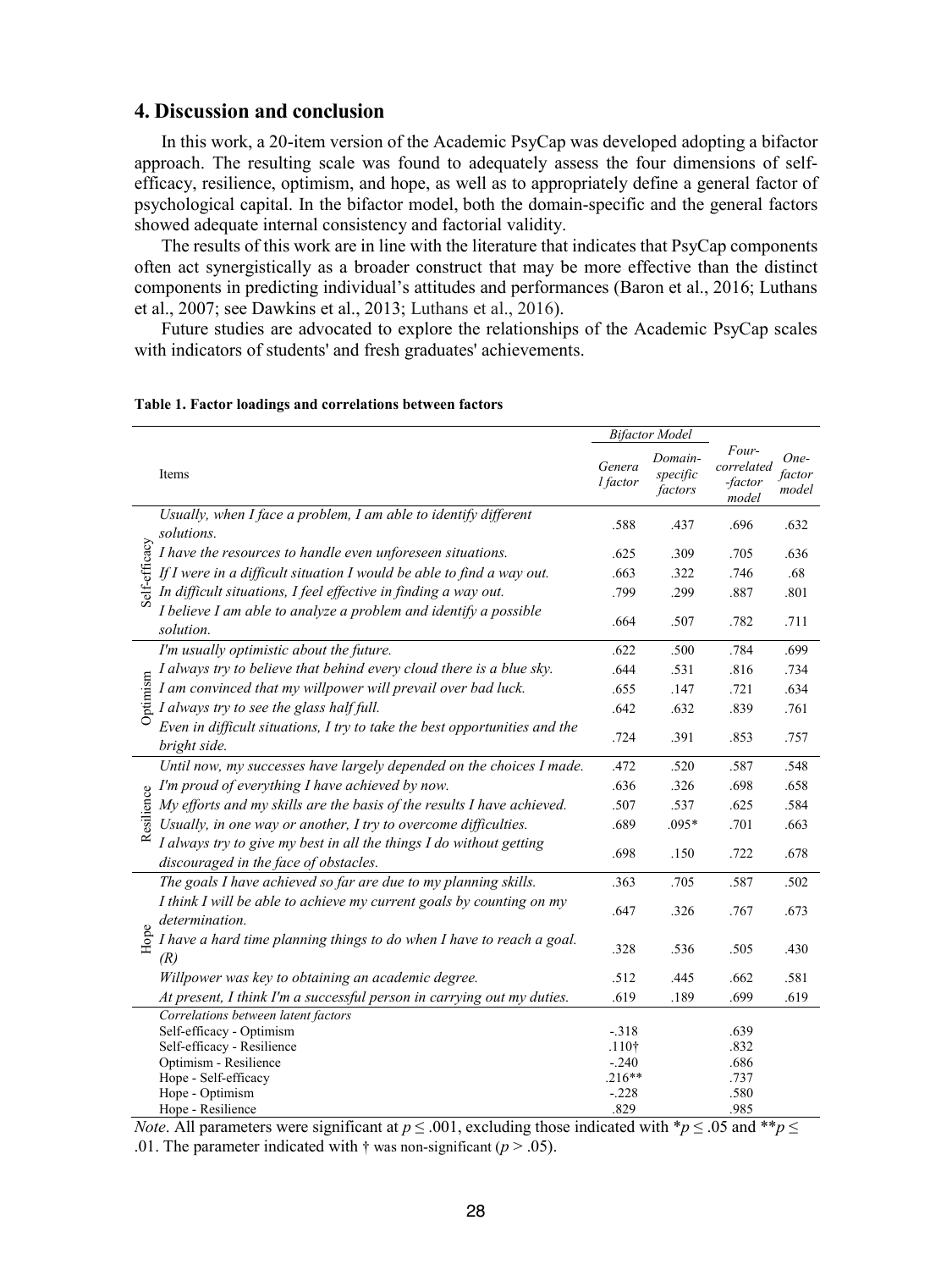**Table 2. Model fit indices**

|                                                    |                        | $df$ p |      | RMSEA C.I. RMSEA CFI SRMR     |  | - AIC -            |
|----------------------------------------------------|------------------------|--------|------|-------------------------------|--|--------------------|
| One-factor model                                   | 4960.981 170 .000 .133 |        |      | .129136                       |  | .806 .100 58175.32 |
| 000 082. Correlated four-factor model 1916.709 164 |                        |        |      | .078, 085 .929 .062 56282.68  |  |                    |
| Bifactor model                                     | 731.961 144 .000       |        | .050 | .047, .054 .976 .034 55713.19 |  |                    |

**Table 3. Fit indices of multiple-group confirmatory factor analyses for invariance** 

|            |                 | <b>Gender invariance</b> | <b>Bachelor/Master invariance</b> |      |                          |    |                  |                |      |        |
|------------|-----------------|--------------------------|-----------------------------------|------|--------------------------|----|------------------|----------------|------|--------|
|            |                 | $\boldsymbol{D}$         | RMSEA CFI ACFI                    |      | $\gamma^2$               | df | $\boldsymbol{p}$ | RMSEA CFI ACFI |      |        |
| Configural | 896.48 288 .000 |                          | .051                              | .976 | 843.953 288 .000         |    |                  | 049            | -978 |        |
| Scalar     | 880.08 358 000  |                          | .043                              | .980 | $-.004$ 805.032 358 .000 |    |                  | -039           | 982. | $-004$ |
| Strict     | 824 74 378      | 000                      | .038                              | .983 | $-.003$ 838.677 378 .000 |    |                  | -039           | .982 | .000   |

#### **References**

- Akaike, H. (1974). A new look at the statistical model identification. *IEEE Transactions on Automatic Control*, **19**(6), pp. 716-723.
- Anselmi, P., Colledani, D., Fabbris, L, Robusto, E., Scioni, M., (2021). Measuring content validity of academic psychological capital and locus of control in fresh graduates, in *ASA 2021 Statistics and Information Systems for Policy Evaluation, Vol. 127*, eds. B. Bertaccini, L. Fabbris, and A. Petrucci, Firenze University Press, Firenze, (IT), pp. 23-28.
- Baron, R.A., Franklin, R.J., Hmieleski, K.M. (2016). Why entrepreneurs often experience low, not high, levels of stress: The joint effects of selection and psychological capital. *Journal of Management*, **42**(3), pp. 742-768.
- Brown, T.A. (2006). *Confirmatory Factor Analysis for Applied Research*. Guilford Press, New York, (NY).
- Burnham, K.P., Anderson, D.R., Huyvaert, K.P. (2011). AIC model selection and multimodel inference in behavioral ecology: Some background, observations, and comparisons. *Behavioral Ecology and Sociobiology*, **65**(1), pp. 23-35.
- Cheung, G.W., Rensvold, R.B. (2002). Evaluating goodness-of-fit indexes for testing measurement invariance. *Structural Equation Modeling*, **9**(2), pp. 233-255.
- Choisay, F., Fouquereau, E., Coillot, H., Chevalier, S. (2021). Validation of the French Psychological Capital Questionnaire (F-PCQ-24) and its measurement invariance using bifactor exploratory structural equation modeling framework. *Military Psychology*, **33**(1), pp. 50-65.
- Dawkins, S., Martin, A., Scott, J., Sanderson, K. (2013). Building on the positives: A psychometric review and critical analysis of the construct of psychological capital. *Journal of Occupational and Organizational Psychology*, **86**(3), pp. 348-370.
- Flora, D.B., Curran, P.J. (2004). An empirical evaluation of alternative methods of estimation for confirmatory factor analysis with ordinal data. *Psychological Methods*, **9**, pp. 466-491.
- Luthans, F., Avolio, B.J., Avey, J.B., Norman, S.M. (2007). Positive psychological capital: Measurement and relationship with performance and satisfaction. *Personnel Psychology*, **60**(3), pp. 541-572.
- Luthans, K.W., Luthans, B.C., Palmer, N.F. (2016). A positive approach to management education: The relationship between academic PsyCap and student engagement. *Journal of Management Development*, **35**(9), pp. 1-22.